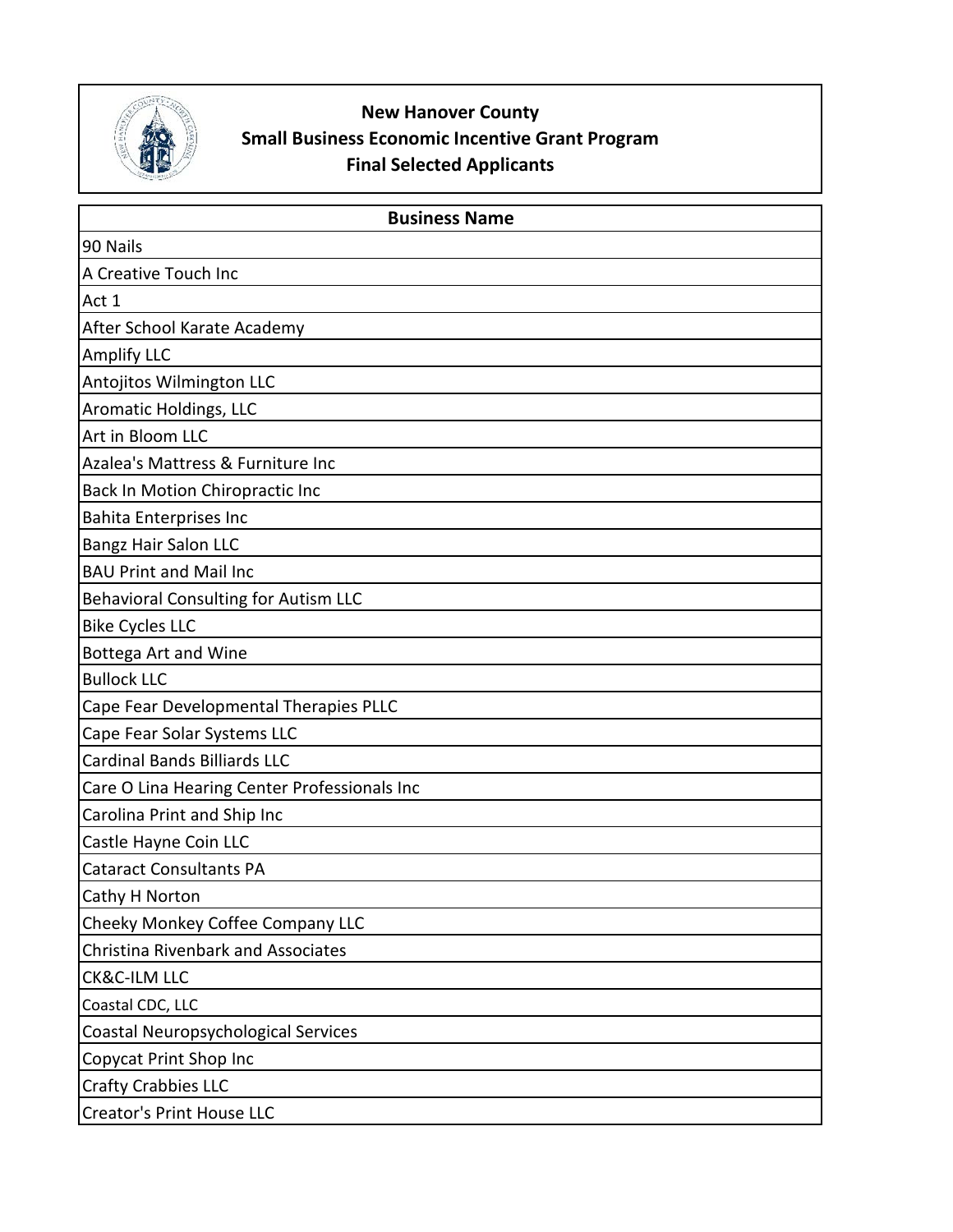| Crossley McIntosh Collier Hanley & Edes PLLC |
|----------------------------------------------|
| <b>CRS-LAS Inc</b>                           |
| CryoCove LLC                                 |
| Crystal Clear Shine LLC                      |
| Dance Exchange Inc                           |
| David Creech Law Firm                        |
| Dog Speak Inc                                |
| <b>Dorian Corporation</b>                    |
| Dr Michael Goins                             |
| Dr Panchal PA                                |
| <b>Eco Chic Blossoms LLC</b>                 |
| Edward L. Paul, Jr., OD, Phd, PA             |
| <b>Elsewhere Salon LLC</b>                   |
| Flack Inc                                    |
| <b>Flavors Catering LLC</b>                  |
| Four Star Specialties LLC                    |
| Fun Bowl Inc                                 |
| <b>Fuwangz LLC</b>                           |
| <b>Gott Law PLLC</b>                         |
| Graybar Chiropractic & Rehab Centers Inc     |
| <b>GRB Pizza LLC</b>                         |
| <b>Greatest American Pie LLC</b>             |
| Growing Into Health Program LLC              |
| Half United Inc                              |
| Hallelu LLC                                  |
| <b>Hanover Pediatrics</b>                    |
| High Performance Lighting & Power Inc        |
| Holly Aiken Bags Inc                         |
| <b>Integrity Builders LLC</b>                |
| <b>Isosceles Pharmaceuticals Inc</b>         |
| <b>Juggling Gypsy</b>                        |
| K9000 Dog Wash USA LLC                       |
| <b>KAKK LLC</b>                              |
| <b>KLK Management LLC</b>                    |
| Kwik Kuts Hair Salon                         |
| Learning Bridge Development Center LLC       |
| Lee's Tackle Inc                             |
| Lennon Gardner Fitness LLC                   |
| Leslie P Plasky DDS & Associates PLLC        |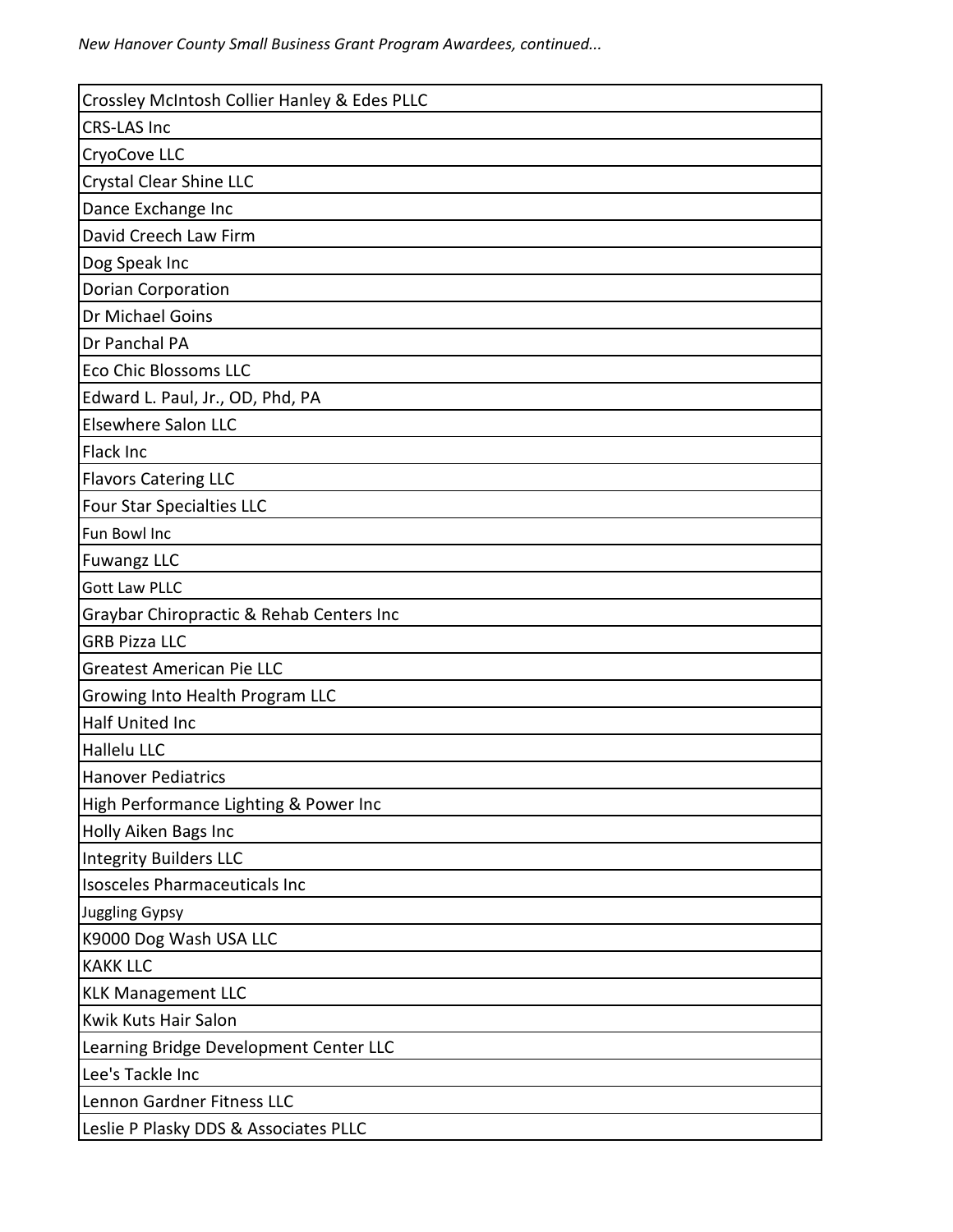*New Hanover County Small Business Grant Program Awardees, continued...*

| Lucky Joe Inc                                |
|----------------------------------------------|
| Mama Hasi's Kitchen Inc                      |
| Matthew Sylvan Lawson DMD PA                 |
| MCW Enterprise Inc                           |
| Men's Hair Care                              |
| Mi Ranchito Western Wear                     |
| Mr. David's Coiffure's Inc                   |
| Music & More Inc                             |
| Myla de Franco                               |
| Network Real Estate Inc of Wilmington        |
| Norma J. Cortez DDS PA                       |
| <b>OCD Fitness Inc</b>                       |
| Oliver Clothing Inc                          |
| Olsen Farm of Wilmington LLLP                |
| Panacea Brewing Company LLC                  |
| Patricia A Zachry                            |
| Peace Rose Montessori of Wilmington LLC      |
| Pink & Pink Baking Co                        |
| Pro Nails & Spa                              |
| Queen Nail                                   |
| Redix II Inc                                 |
| Reel Cuisine, Inc.                           |
| Rett Inc                                     |
| Rice Law PLLC                                |
| Rigi Inc                                     |
| <b>RL Tipper LLC</b>                         |
| <b>RN Foods LLC</b>                          |
| Rodea's Enterprise Inc                       |
| S. Warren Phillips Jr DDS MS PA              |
| Sara Clair Moore                             |
| Satellite Army Inc                           |
| Seven Seas LLC                               |
| She Loves Me Flower Co                       |
| <b>Silverceiling LLC</b>                     |
| Slice Beach Inc                              |
| Southern Water Conditioning of Wilmington NC |
| Springer Studios LLC                         |
| Takesha Grady                                |
| <b>T-Biscuit Inc</b>                         |